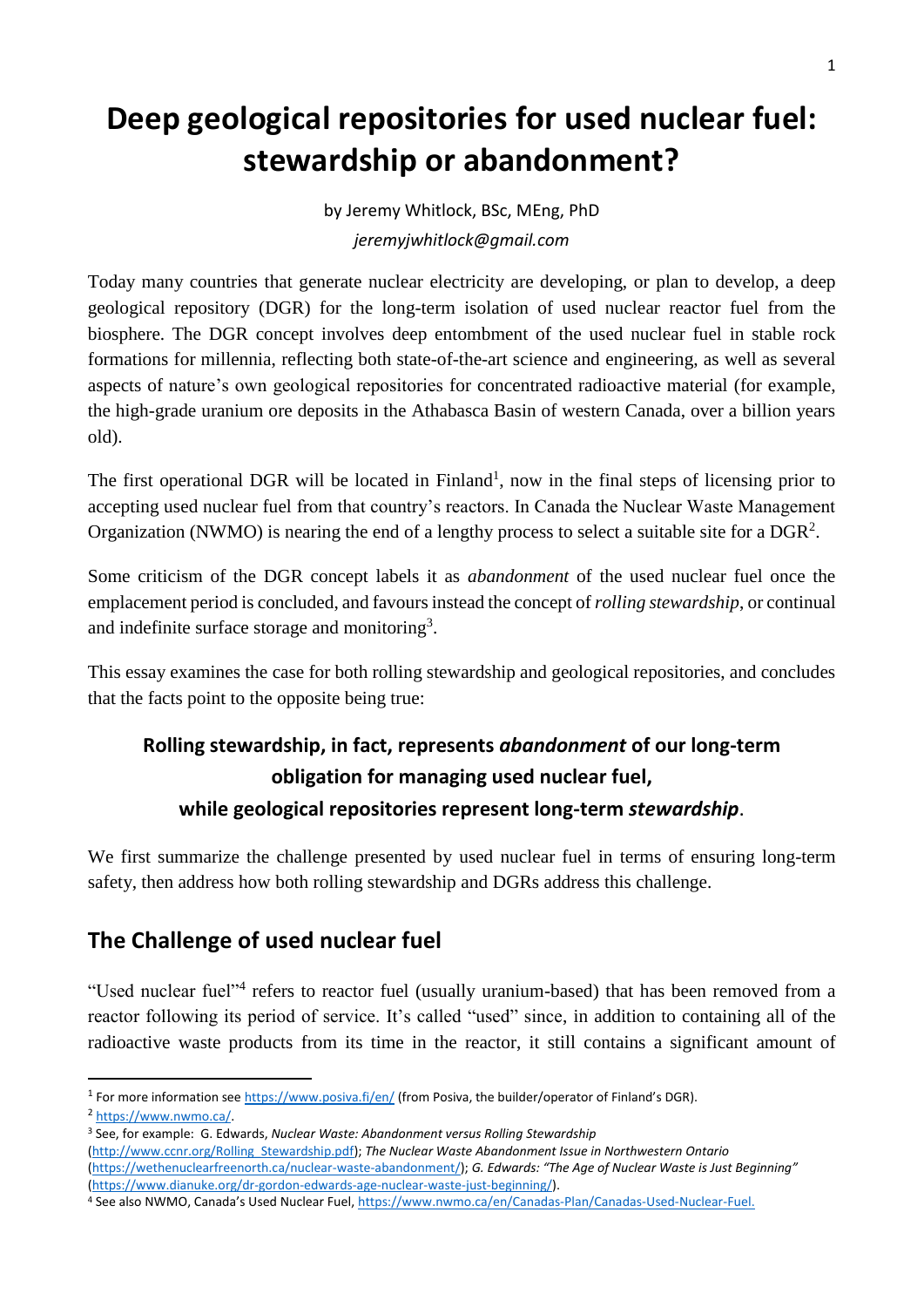potential energy that could be extracted (a hundred times more), using advanced reactor designs and waste reprocessing techniques. Depending on the details of this advanced technology, much of the long-term radioactive waste products would potentially also be destroyed in the process of normal operation.

Since this advanced technology is not yet commercially available, and uranium resources are reasonably abundant, many countries with nuclear programs have adopted a two-pronged approach consisting of: (1) safely storing used nuclear fuel in surface facilities that can last hundreds of years; and (2) developing, at the same time, a long-term solution that addresses the time period during which the used nuclear fuel remains a significant hazard.

In terms of both the radioactive and chemical content of the used nuclear fuel, this time period is essentially *forever*. There is nothing unusual about this length of time – it describes the period that almost every other toxic waste product of our industries remains toxic. There are several key differences with used nuclear fuel however, which explain why it tends to receive more attention; namely, it's high radioactivity, availability, and manageable size:

- 1) *Used nuclear fuel is highly radioactive***.** This means that in addition to being chemically hazardous (chiefly as a heavy metal that can damage the kidneys), it is also radioactively hazardous. Initially, and for several hundred years, this radioactivity is the primary hazard and requires both substantial shielding and careful handling. Due to the nature of radiation, its hazard decreases with time, and after a few hundred years the main risk to humans becomes one of internal uptake rather than external exposure – therefore, for most of the lifetime of the used nuclear fuel, shielding is not as important as measures that keep it out of the drinking water and food cycle: at this point the goal is similar to that of many chemical toxins. Indeed, although the radioactive hazard of used nuclear fuel decreases slowly with time, its chemical toxicity (as with other waste forms) continues forever.
- 2) *Used nuclear fuel is all in one place***.** It is not dispersed to the atmosphere or waterways through normal operation. This is of course a good thing, but a waste product that doesn't go anywhere must also be responsibly handled and stored. For the nuclear industry this means surface facilities with some impressively high-tech, robust arrangements for continued safe storage and monitoring, which are dependent upon continuing institutional controls – typically with a safety analysis envelope looking ahead several hundred years. Reassessment (and replacement or refurbishment) of the current containment approach will be needed at some point in this time frame.
- 3) *Used nuclear fuel is small in volume***.** Uranium contains, gram for gram, millions of times more potential energy than any chemical source, and this means that even a lifetime of operation of a nuclear reactor generates a relatively small amount of used nuclear fuel. "Relatively small", combined with being "all in one place" as just discussed, translates directly to manageability. The number of used nuclear fuel containers will be in the thousands, which seems large but is an entirely manageable task over several decades.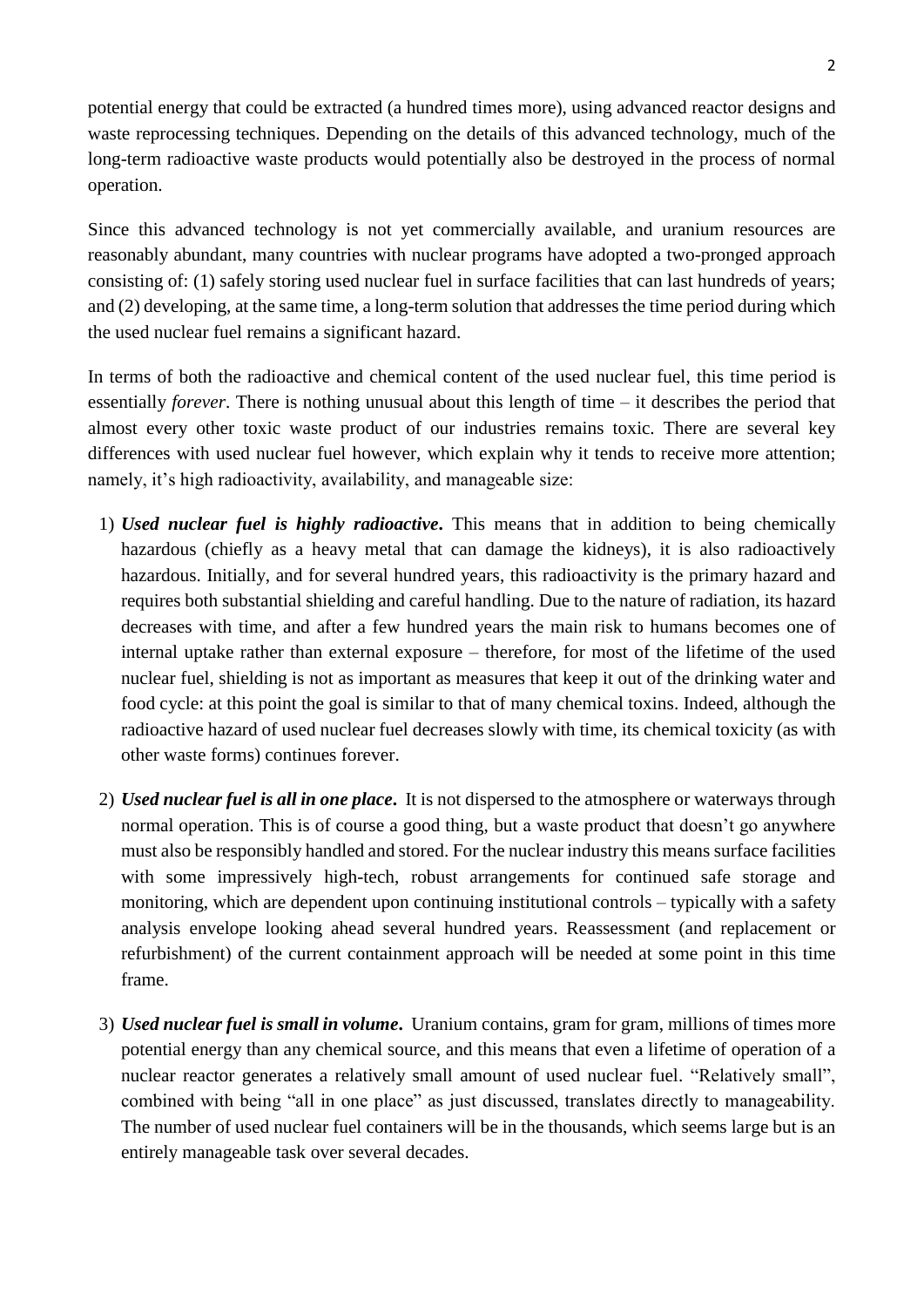These unique aspects of used nuclear fuel – its radioactivity, localization, and compactness – are simultaneously what draw society's attention (possibly more than any other waste form), and what provide a unique opportunity to do something about it.

In short – we have a long-term plan for used nuclear fuel because we *should*, and we *can*.

#### **What "long-term" means**

**.** 

As soon as you decide to address the actual, long-term risk of any waste material, you need to remove all institutional controls from the equation  $-$  i.e., the humans. This is because we will not be around forever, at least in the location where the waste is stored.

<span id="page-2-0"></span>For example, one thing that is likely to happen in the relatively near future (compared to the life of our waste materials), is glaciation. As Figure 1 shows<sup>5</sup>, roughly every 100,000 years, our planet drops in temperature and much of the continental land mass in the northern latitudes become covered in ice up to 4 km thick. To say this ice destroys everything in its path would be an understatement: it reshapes the landscape, grinding off several metres of the surface and scattering it around the continent as "glacial till". Much of this glacial till is moulded into today's familiar landforms by the torrents of water from the glacier's eventual melting. The erosion from this melting also leaves behind valleys and lakes where there were none before.



*Figure 1. Glacial-interglacial cycles of the past 450,000 years[5](#page-2-0)*

Clearly, glaciation is a "wiping-the-slate-clean" event that leaves nothing behind, on  $-$  or several metres below – the areas of the earth surface that it impacts. The most recent of these glaciations peaked roughly 20,000 years ago, and is directly responsible for much of the striking scenery of Canada today.

As globally catastrophic as glaciations are, of course, there are a number of other challenges that must be addressed in a long-term strategy for any form of waste: for example, structural decay (erosion, corrosion, etc.), climate change, weather events, seismic events, social developments

<sup>5</sup> Adapted from S. Eldredge and B. Biek, *Glad you Asked: Ice Ages – What are They and What Causes Them?*, Utah Geological Society, [https://geology.utah.gov/map-pub/survey-notes/glad-you-asked/ice-ages-what-are-they-and-what-causes-them.](https://geology.utah.gov/map-pub/survey-notes/glad-you-asked/ice-ages-what-are-they-and-what-causes-them)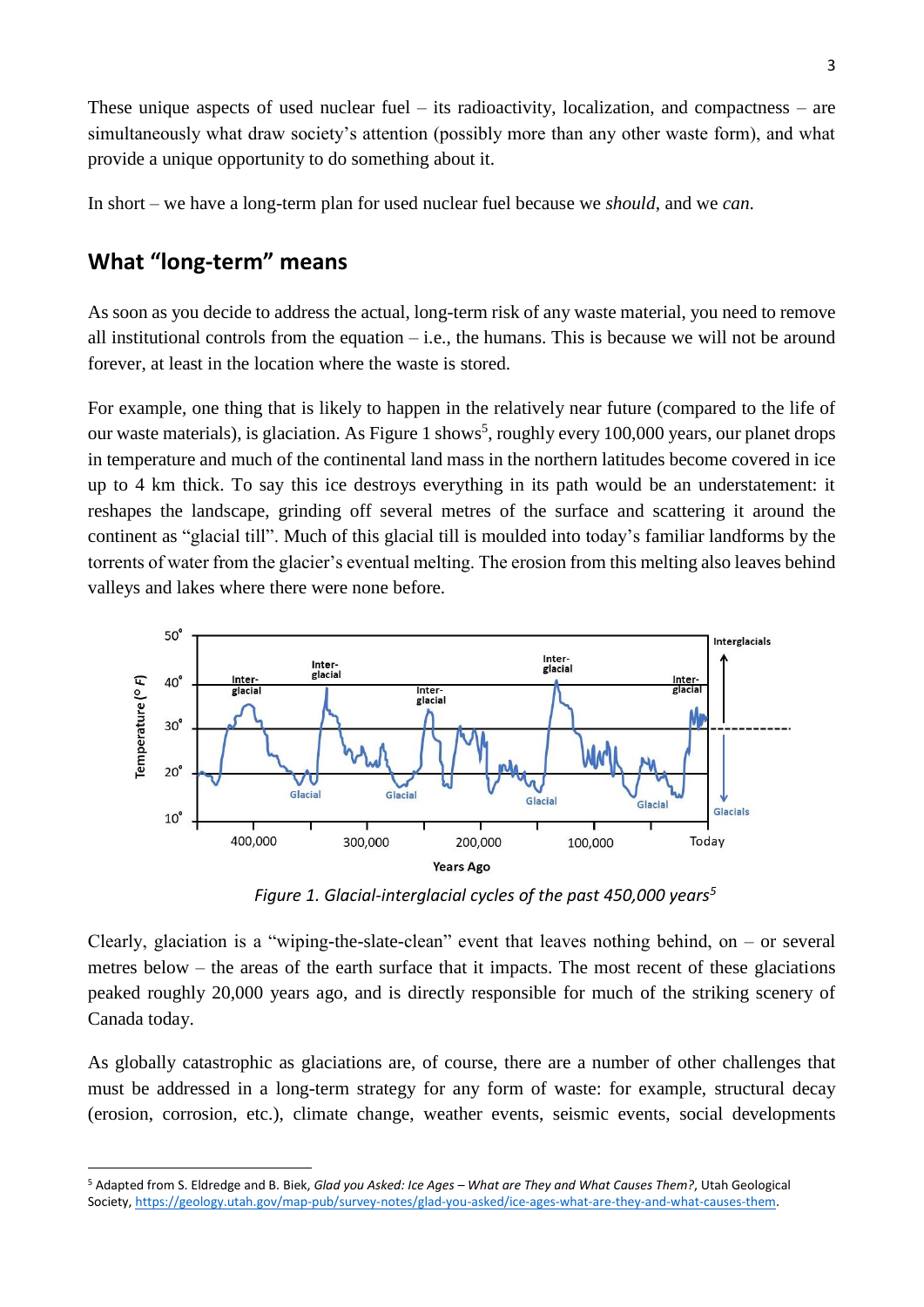(including wars and other upheavals), and incursion of plants and animals – and all of these must be accommodated in the long-term strategy without relying upon ongoing human intervention.

#### **Geological repositories vs. rolling stewardship**

Around 50 years ago, at the dawn of significant growth of nuclear electricity generation worldwide, several countries, including Canada, decided to take on the above challenge of finding a long-term solution for used nuclear fuel. As a result, today, used nuclear fuel is probably the only waste material that has a true long-term plan, largely due to its unique characteristics as described above<sup>6</sup>.

For any type of waste there are two fundamental choices for such a long-term plan: destroy it completely, or deal with it appropriately. As mentioned earlier, destroying used nuclear fuel by recycling it in advanced reactors would potentially lead to significantly more energy production. This may be a commercial possibility someday, but for the foreseeable future a practical solution is needed. Practicality also rules out a few other suggested strategies, such as shooting the waste into space or the Sun.

Amongst the countries addressing this issue, the most popular strategy for appropriate dispositioning of used nuclear fuel is *deep geological repositories*: the packaging of used nuclear fuel in robust containers designed to last hundreds of thousands of years (the duration of the hazard), and emplacing these deep underground in rock formations with certain attractive characteristics (e.g., low seismicity and groundwater movement).

The DGR concept is supported by decades of international research, and involves complex geophysical and geochemical modelling that is scientifically verified based on both experimentation and several analogues in nature itself<sup>7</sup>. As in nature, a DGR relies upon the multiple-barrier concept, which for the Canadian approach means the following<sup>8</sup>:

- At the heart is the nuclear fuel itself, a robust ceramic resistant to dissolution in water;
- Next are the sealed metal fuel tubes, resistant to erosion and corrosion, and designed to survive the high temperatures, radiation, pressures, and vibration of over a year in a reactor core;
- Next is the emplacement container of the DGR, designed to hold the fuel in the underground conditions for the duration of its hazard;
- Next is the highly absorbent bentonite clay surrounding the fuel, preventing both groundwater incursion and radionuclide migration – similar in concept to the clay barrier that protected Saskatchewan's highly-concentrated uranium deposits for over a billion years;

 $\overline{a}$ 

<sup>6</sup> See also J. Whitlock, *The Good News About Nuclear Waste*[, http://nuclearfaq.ca/good-news-about-nuclear-waste.htm](http://nuclearfaq.ca/good-news-about-nuclear-waste.htm) (2021).

<sup>7</sup> See also J. Whitlock, *How Can We Have Confidence in Predictions of the Long-term Safety of a Geological Repository?*, [http://nuclearfaq.ca/cnf\\_sectionE.htm#waste-confidence,](http://nuclearfaq.ca/cnf_sectionE.htm#waste-confidence) and *What does Nature tell us about nuclear waste disposal?*, [http://nuclearfaq.ca/cnf\\_sectionE.htm#v2.](http://nuclearfaq.ca/cnf_sectionE.htm#v2)

<sup>8</sup> NWMO, *Multiple-Barrier System*[, https://www.nwmo.ca/en/A-Safe-Approach/Facilities/Deep-Geological-Repository/Multiple-](https://www.nwmo.ca/en/A-Safe-Approach/Facilities/Deep-Geological-Repository/Multiple-Barrier-System)[Barrier-System.](https://www.nwmo.ca/en/A-Safe-Approach/Facilities/Deep-Geological-Repository/Multiple-Barrier-System)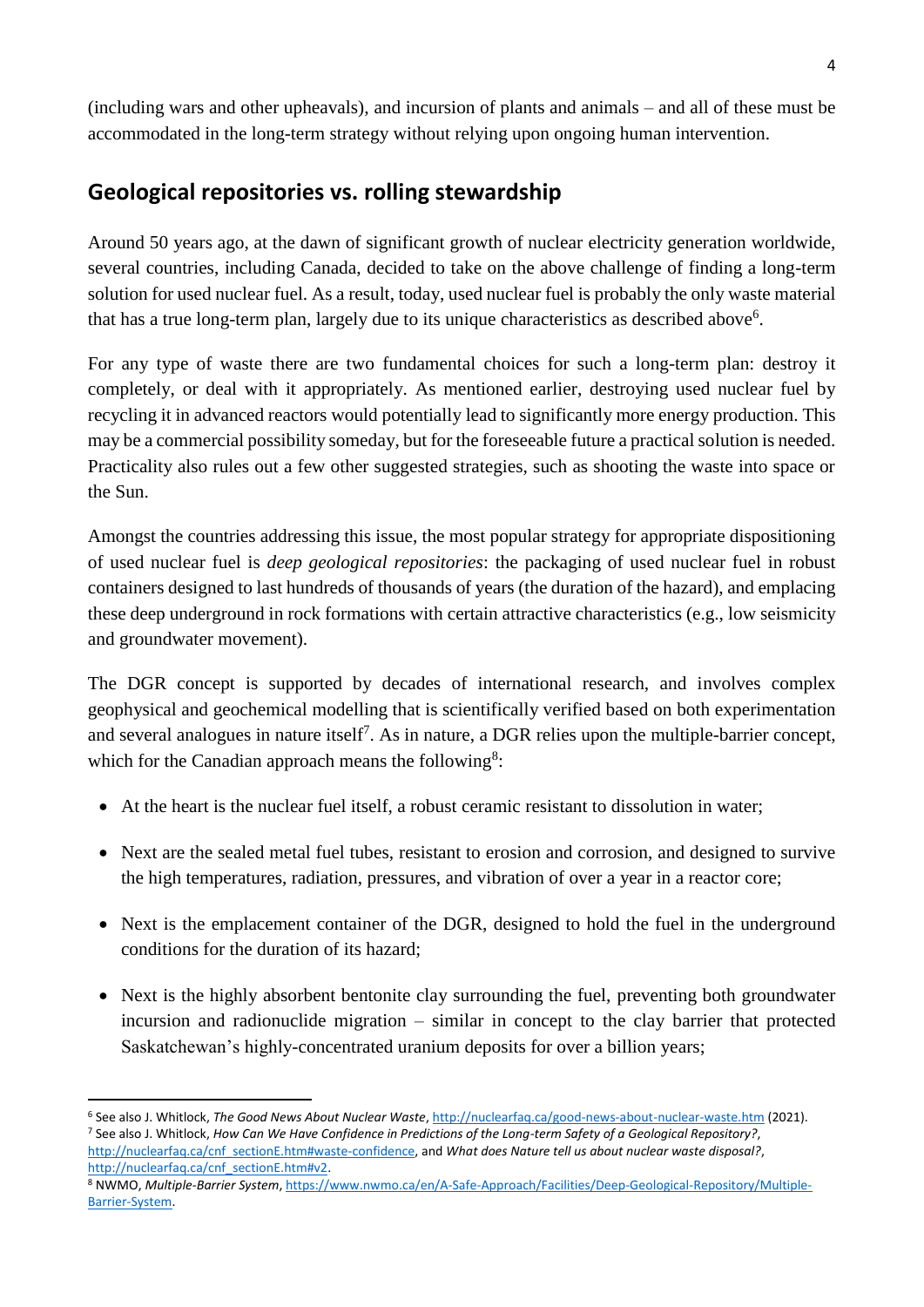• The final barrier is the overlying 500 metres of rock, chosen to have a number of qualities that impede radionuclide movement – chief among these is low groundwater movement, taking hundreds of thousands of years for any dissolved radionuclides to reach the surface, and ensuring that radiation levels on the surface remain forever below natural background levels.

The concept of *rolling stewardship*, on the other hand, is a commitment to continuing our monitored, surface storage indefinitely, replacing storage infrastructure as it ages, and communicating knowledge about the facilities from generation to generation. Rolling stewardship represents a fundamental distrust of the science behind the DGR concept (and unfortunately also some misunderstanding, such as claims<sup>9</sup> that "geology is a descriptive science, not a predictive one", which is certainly not true<sup>10</sup>). Rolling stewardship assumes that institutional controls can be maintained on used nuclear fuel for perpetuity, or at least until a better option comes along.

As part of its initial multi-year consultation with Canadians (2002-2005) to gauge the public view on DGR versus other strategies, including continued surface storage, Canada's Nuclear Waste Management Organisation (NWMO) asked this very question<sup>11</sup>. In general, the result was qualified support for doing something concrete today about the long-term hazard, while remaining flexible for opportunities to improve our approach as the science progressed – this led to the concept of *Adaptive Phased Management,* <sup>12</sup> being implemented by the NWMO today.

# **Stewardship vs. abandonment**

Which brings us to the question of *stewardship* vs. *abandonment*.

*Stewardship* is defined as "*the conducting, supervising, or managing of something; especially: the careful and responsible management of something entrusted to one's care.*" 13

*Abandonment* is defined as "*giving up to the control and influence of another person or agent.*" 14

While it is true that the DGR concept includes, once emplacement activities are complete (taking the better part of a century), the decommissioning of surface facilities and eventual abandonment of the site, this does not imply that stewardship of the used nuclear fuel ends.

On the contrary, the used nuclear fuel will continue to receive the careful and responsible management of the DGR concept for millennia afterwards, developed by thousands of international experts to whom this was entrusted, over two centuries of inquiry (by the time the first DGRs receive final closure).

<sup>1</sup> <sup>9</sup> G. Edwards, *Nuclear Waste: Abandonment versus Rolling Stewardship*, [http://www.ccnr.org/Rolling\\_Stewardship.pdf.](http://www.ccnr.org/Rolling_Stewardship.pdf)

<sup>10</sup> See, for example, G. De Marsily (Ed.), *Predictive Geology: With Emphasis on Nuclear-Waste Disposal*, Pergamon Press (2013).

<sup>11</sup> NWMO, *Selecting APM: A Three-Year Study*[, https://www.nwmo.ca/en/Canadas-Plan/Selecting-APM-A-Three-Year-Study.](https://www.nwmo.ca/en/Canadas-Plan/Selecting-APM-A-Three-Year-Study)

<sup>12</sup> NWMO, *About Adaptive Phased Management*[, https://www.nwmo.ca/en/Canadas-Plan/About-Adaptive-Phased-Management-](https://www.nwmo.ca/en/Canadas-Plan/About-Adaptive-Phased-Management-APM)[APM.](https://www.nwmo.ca/en/Canadas-Plan/About-Adaptive-Phased-Management-APM)

<sup>13</sup> [https://www.merriam-webster.com/dictionary/stewardship.](https://www.merriam-webster.com/dictionary/stewardship)

<sup>14</sup> <https://www.merriam-webster.com/dictionary/abandon>.